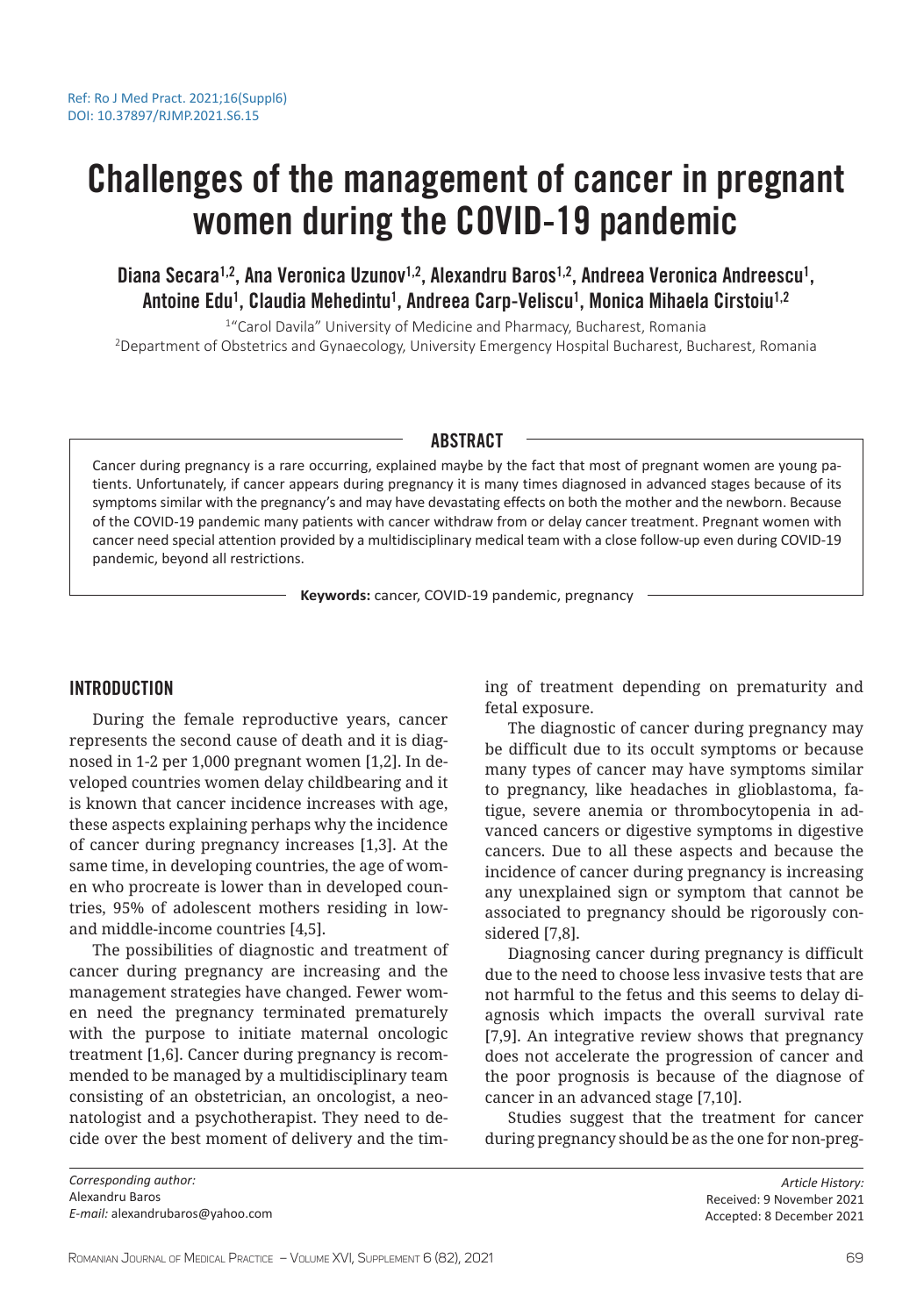nant women and it should not be delayed [7,11]. Of course, there should be done a balance of benefits and risks for both the mother and the newborn, including toxicity and premature delivery risk or other side effects associated with cancer treatments, especially chemotherapy.

The COVID-19 pandemic had a negative impact on cancer patients, because the compliance of these patients was lower in this period. It is known that cancer patients are more vulnerable to the infection with SARS-CoV-2 virus because of their immunosuppressed state [12,13].

# MATERIAL AND METHODS

We analyzed pregnant women with cancer who delivered at the University Emergency Hospital of Bucharest, on a period of one year when there was no COVID-19 pandemic (January 1st, 2019 – December 31st, 2019) and on a period of one year during COVID-19 pandemic (October 1st, 2020 - September 30th, 2021).

The information regarding the pregnancy, investigations for cancer, delivery outcome, neonatal data, follow-up consultations and the oncological treatment were retrieved from patients records and from the database of the University Emergency Hospital in Bucharest.

The oncological diagnostic was established after numerous clinical and paraclinical investigations.

The delivery was defined as the expulsion of the gestational product after completing 24 weeks of gestation.

We evaluated and compared the types of cancer during the two periods analyzed, the moment when it was diagnosed, the moment of delivery and the oncological follow-up and treatment. The outcome of the newborn was assessed base on Apgar score at 1 minute and birth weight.

### RESULTS

In the first analyzed period the number of pregnant women with cancer who delivered in our hospital was two out of 2,314 deliveries (0.08%). In the period of the COVID-19 pandemic the number of patients with cancer who delivered in our hospital was double representing 0.19% of all deliveries. Even if the percentage is not high, we can see an accelerated ascending trend, and this can be an alarming thing.

It's important to mention that the number of pregnancies decreased between the two analyzed periods, while, as said before, the number of patients diagnosed with cancer during pregnancy increased (Figure 1).

In the first analyzed period there were two patients with cancer and both of them were diagnosed



FIGURE 1. The incidence of all deliveries and the incidence of deliveries among cancer patients in the two analyzed periods

with breast cancer during pregnancy. They were 35, respectively 37 years old. They delivered in our hospital at 38 weeks of pregnancy by caesarean section – one for invasive ductal carcinoma and the other for the high risk of rupture of uterine scar after caesarean section. Both newborns where around 3,000 grams with Apgar scores of 8, respectively 9. Both mothers followed-up the oncologic treatment after childbirth having a good prognostic.

In the second analyzed period there were four patients diagnosed with cancer during pregnancy. They all had been transferred from other hospitals for aggressive symptomatology and signs that could not be pregnancy related and they were diagnosed with cancer in our hospital. One patient was 33 years old, 24 weeks pregnant and was transferred for severe anemia with thrombocytopenia. The patient had previously done all routine investigations and the only abnormal finding was a minor anemia in the first trimester of pregnancy. She had a birth two years earlier with no complications and she had no remarkable personal or familial medical history. She was admitted in our department where she underwent multiple investigations – blood samples, including tumor markers, transabdominal echography, superior endoscopy with biopsy and abdominal magnetic resonance imaging (MRI) (Figure 2). After corroborating the results of all the above, the diagnostic of stage IV gastric adenocarcinoma was established. The patient followed all recommendations, including the chemotherapeutic treatment. She delivered at 31 weeks of gestation by caesarean section for severe preeclampsia; the newborn weighting 1,550 grams had an Apgar score of 4. The patient continued the oncologic treatment as far as she could. The newborn had a favorable evolution and was released after one moth. Unfortunately, the mother died 3 months later.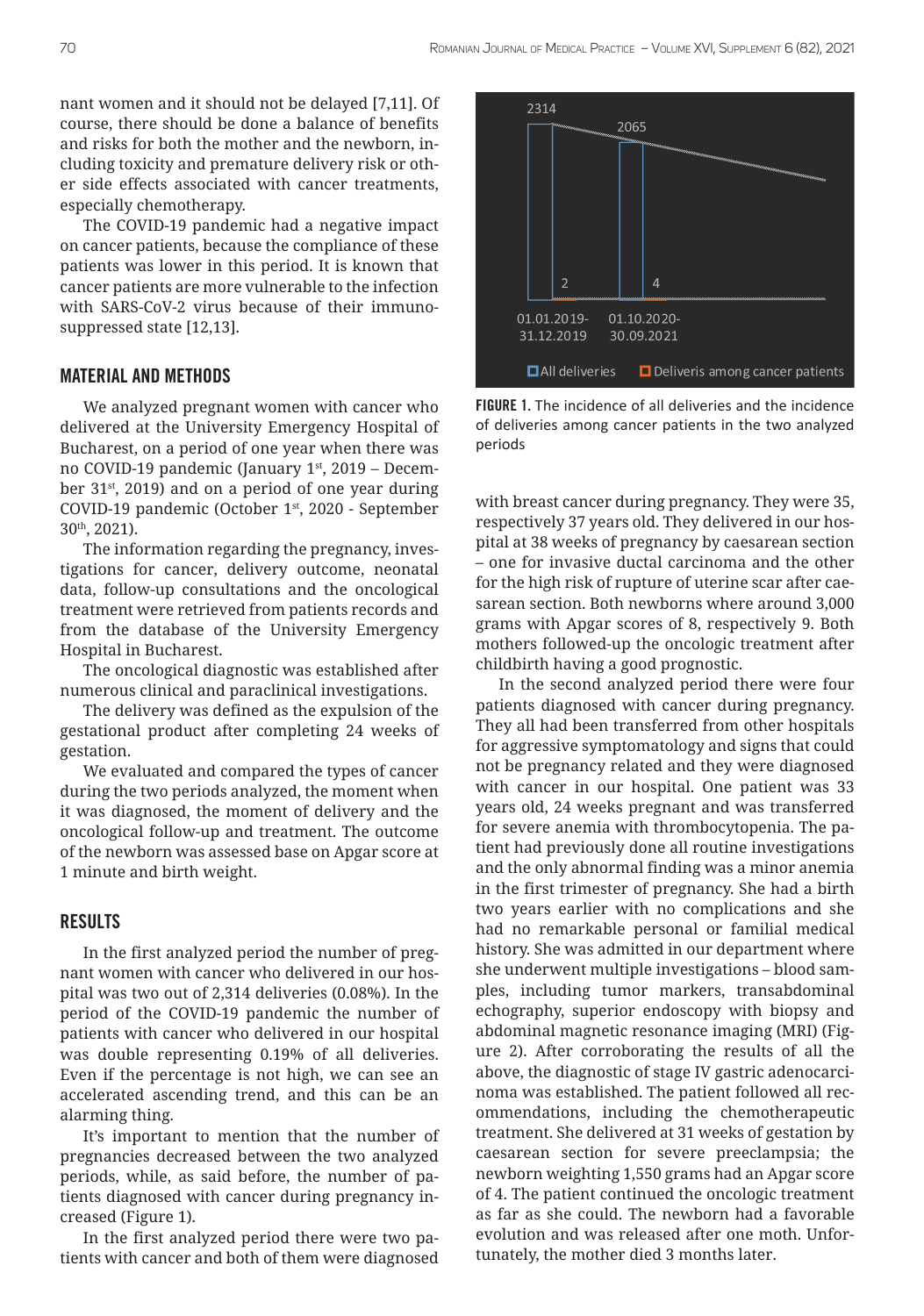

FIGURE 2. MRI showing the gastric tumor and the vertebral metastases



The third patient was transferred to our hospital for a massive frontotemporal tumor diagnosed in the same day. The patient was 25 years old, 36 weeks pregnant and her only symptomatology consisted of a headache that started two weeks earlier. Prior to admission she underwent all routine pregnancy related consults. She had not any notable personal or familial history. We performed cerebral MRI (Fig-



FIGURE 4. MRI showing vertebral metastases

ure 5). Next day a caesarean section was performed and was extracted a 2,860 grams newborn with an Apgar score at 1 minute of 8. At the same time a neurosurgery was performed and the anatomopathological result was glioblastoma. The mother's and the newborn's evolutions were favorable, and they were released after 10 days. The mother needed oncologic treatment after 30 days from the surgery and she is still under oncological monitoring.

The fourth patient had a presumptive diagnostic of acute myeloid leukemia attributed 5 days prior the admission in our hospital. She was 33 years old and 28 weeks pregnant. She underwent all pregnancy consults indicated by her obstetrician and she was positive for hepatitis B virus. She had no significant family health history. The patient was clinically and paraclinically evaluated including bone marrow aspiration and biopsy which established the certain diagnostic – acute promyelocytic leukemia. After a multidisciplinary evaluation was established the need for pregnancy termination with immediate start of chemotherapy. The patient underwent a cesarean section trough which was ex-



FIGURE 3. MRI showing cerebral metastases (left) and hepatic metastases (right)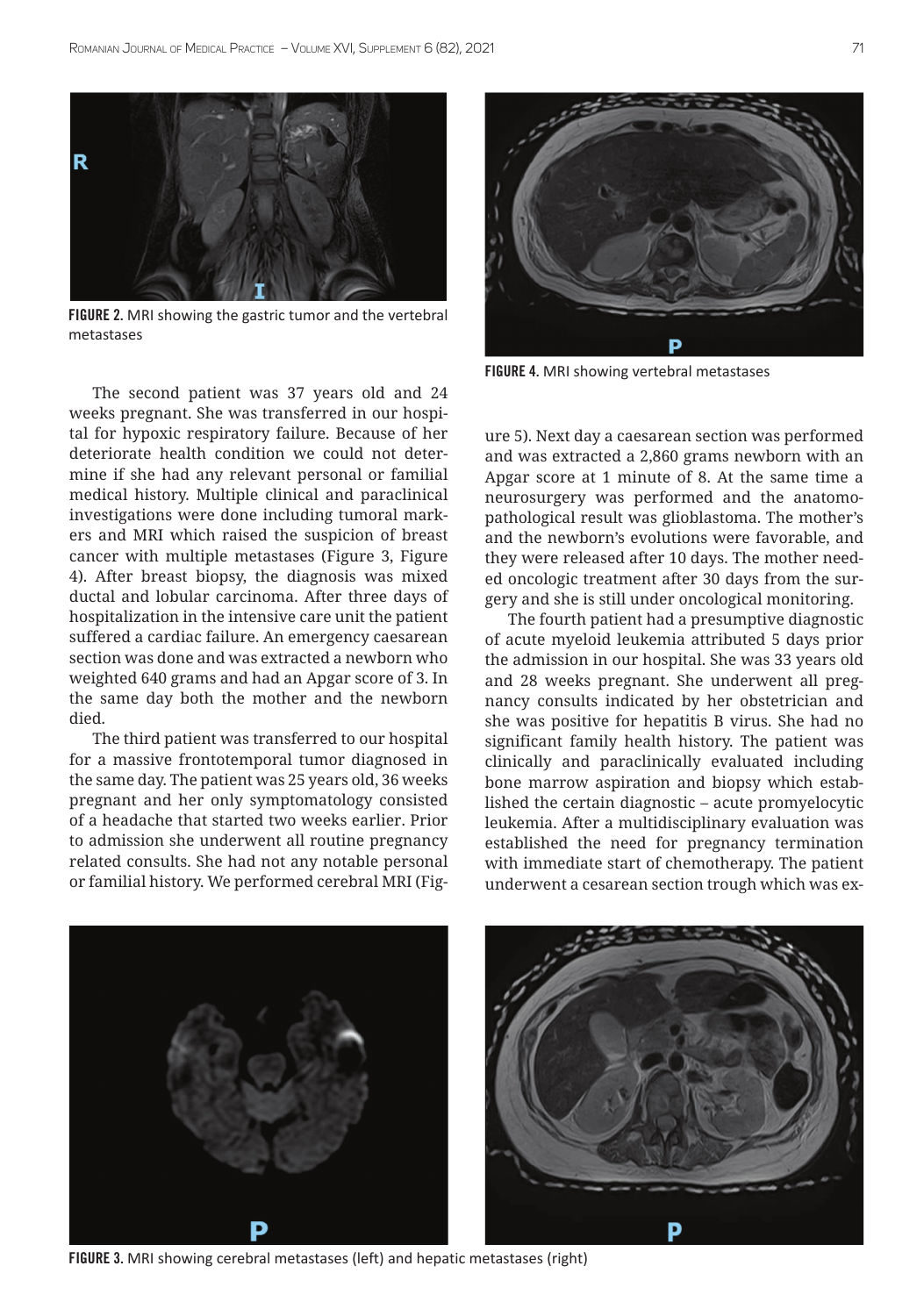

FIGURE 5. Computed tomography noting cervical adenopathy

tracted a newborn who weighted 1,200 grams and had an Apgar score of 3. Two days after the surgery were performed a thoracic radiography and a thoraco-abdominal computed tomography which showed multiple cervical adenopathies (Figure 5).

The evolution of the newborn was favorable in the neonatal intensive care unit and the newborn was released after two months. Also, the mother underwent oncological treatment in our hospital, her health status improved, and she was released after one month. The patient is still under oncologic monitoring.

All the patients were tested for SARS-CoV-2 by RT-PCR test and they were negative. None of them knew to ever have had the COVID-19 infection.

Regarding newborns statuses, from October 1st,  $2020$  until September  $30<sup>th</sup>$ ,  $2021$ ,  $75%$  of patients associating cancer delivered premature newborns who needed neonatal intensive care, while in the first group of analyzed patients none of the newborns were premature, nor needed neonatal intensive care.

#### **DISCUSSION**

Cancer during pregnancy is a rare condition [7,9]. Studies show that the most frequent types of cancer diagnosed during pregnancy are breast cancer, cervical cancer, leukemia, melanoma and lymphoma [7,10,14]. In our paper we showed that any type of cancer can appear during pregnancy from aggressive breast cancer or stage IV gastric adenocarcinoma to glioblastoma or leukemia. We diagnosed various types of cancer in pregnant women in the second group, while in the first group the patients had only breast cancer, this being consistent with other studies.

It is known that the diagnose of cancer can be delayed because its signs and symptoms may mimic those of pregnancy and fatigue, anemia, nausea or breast changes may not raise any suspicion [15]. This is the reason why in most cases a cancer associated with pregnancy is diagnosed after delivery [2,15]. In both groups, patients were diagnosed before delivery, and in some cases, we even did invasive tests, giving that we considered the benefits to have weighted more than the risks implied for the mother and the fetus. Because of all the investigations we did, the patients were diagnosed in a better time for the oncological treatment.

As it is known, newborns from mothers with oncological pathology during pregnancy have a high risk of preterm births [16-20]. Also, studies show that there is an increased risk for small weight for gestational age for the newborns from mothers who were diagnosed with cancer during pregnancy, the explication may be laying in the changes that occur because of the cancer physiopathology or the side effects of the oncological treatment [16]. It is important to mention that the newborns who survived had a good neurological and cognitive development.

Regarding the follow-up of patients, we note that in the first group patients had a suitable oncologic monitoring with a favorable evolution, while in the second group the patients had a poor oncological follow-up care. It is difficult to say if this happened due to the pandemic or the reticence of the patients confronting this type of pathology. It is important that oncologic treatments have a continuation even in the COVID-19 time. The evolution of the patients in the second group may be attributed to the advanced stages and the aggressiveness of the types of cancer that we diagnosed.

# **CONCLUSIONS**

We can conclude that, even if it's a rare occurring during pregnancy, cancer can have devastating effects on both the mother and the fetus. Nowadays we see that the incidence of pregnancies complicated with cancer is increasing and this is why we have to pay attention to any suspicious signs or symptoms that cannot be explained by the pregnancy. In present, there are no extended studies done for oncological therapies in pregnant women, but the reported cases show that they can be carefully administered during pregnancy.

It is important to use any available investigations, even invasive tests, being aware at the same time of the fetal risks. There should not be any delay in the diagnose and treatment for these patients even if we are confronting the COVID-19 pandemic, because pregnant patients represent a special category with multiple implications.

In case of pregnancy associating cancer is important to balance the risks and the benefits for the mother and for the fetus and to have a multidisciplinary medical team deciding the most suitable treatment.